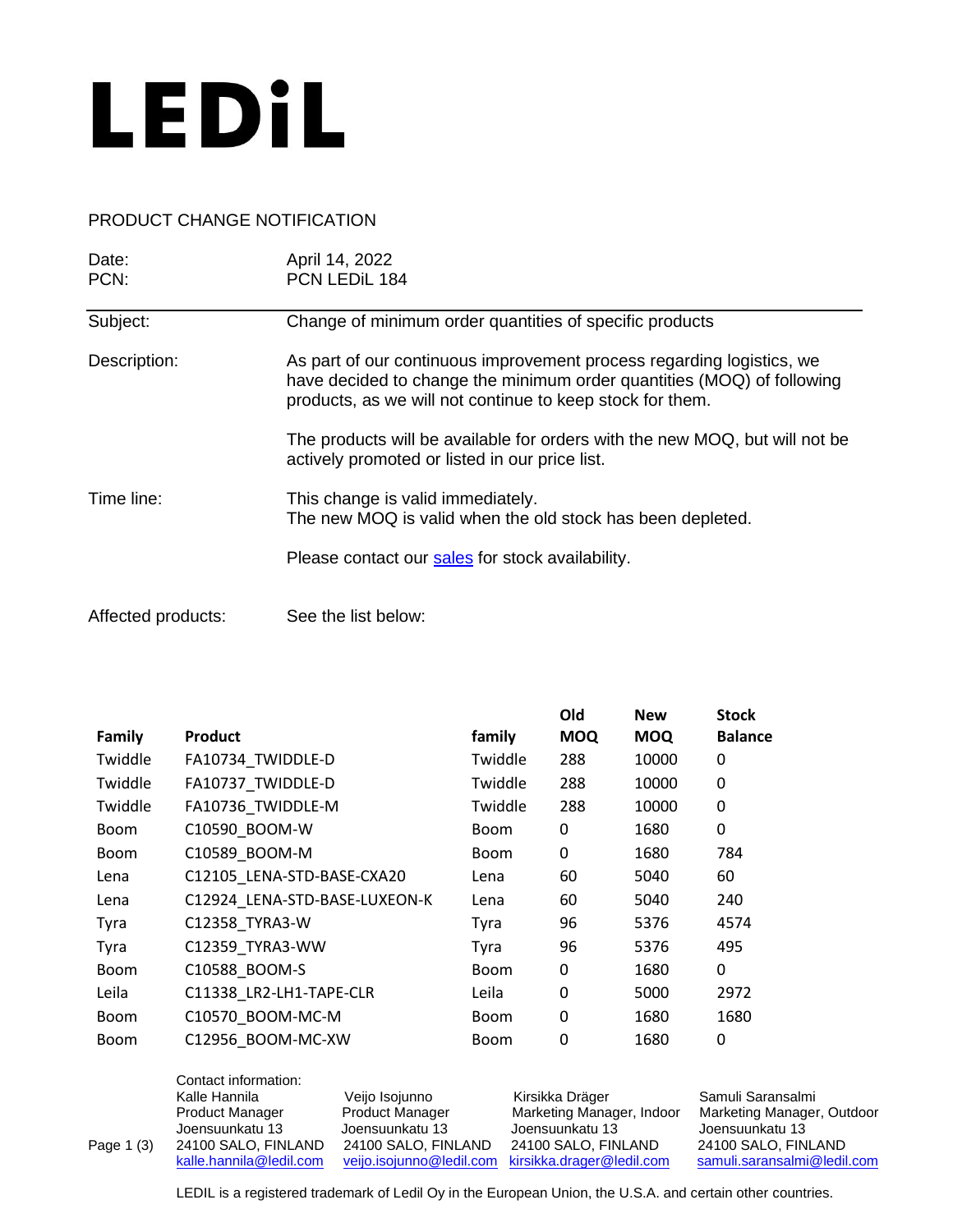## LEDIL

| Anna        | C12204_ANNA-40-7-S-PC         | Anna        | 0     | 5320  | 0    |
|-------------|-------------------------------|-------------|-------|-------|------|
| Anna        | C12566_ANNA-40-7-M            | Anna        | 108   | 5320  | 0    |
| <b>Boom</b> | C12729_BOOM-MC-S              | <b>Boom</b> | 0     | 5000  | 3360 |
| Mira        | CA12503_MIRA-M                | Mira        | 120   | 10080 | 0    |
| Rose        | CA10560_OSS-2-SS              | Rose        | 360   | 50000 | 0    |
| Twiddle     | F10722_TWIDDLE-D-OUTER-LENS   | Twiddle     | 0     | 10000 | 0    |
| Twiddle     | F10725_TWIDDLE-N83-INNER-LENS | Twiddle     | 0     | 10000 | 0    |
| Lotta       | C11518_LOTTA-A                | Lotta       | 288   | 2000  | 0    |
| Tina        | CA11175 TINA2-W               | Tina        | 10000 | 10000 | 0    |
| <b>Boom</b> | C10571_BOOM-MC-W              | <b>Boom</b> | 0     | 1680  | 0    |
| Rose        | FA11909_CXM-RS                | Rose        | 288   | 2304  | 0    |
| Florence    | C14519_FLORENCE-1R-SHD-GR     | Florence    | 45    | 5000  | 532  |
| Florence    | C14593_FLORENCE-1R-SHD-BLK    | Florence    | 45    | 5000  | 357  |
| Ida         | CP14612_IDA16-M               | Ida         | 28    | 10000 | 644  |
| Ida         | CP14876_IDA16-WW              | Ida         | 28    | 10000 | 0    |
| Ida         | CP14877_IDA16-O               | Ida         | 28    | 10584 | 700  |
| Florentina  | C15690_FLORENTINA-4X1-SHD-WHT | Florentina  | 72    | 5152  | 0    |
| Ida         | C16003 IDA16-HLD-16           | Ida         | 0     | 10560 | 0    |
| Angelette   | F16012_ANGELETTE-M2-B         | Angelette   | 90    | 10080 | 1140 |
| Eva         | C16255_EVA-SS                 | Eva         | 90    | 10000 | 280  |
| Veronica    | CA16705_VERONICA-SQ-MINI-W-PC | Veronica    | 252   | 5544  | 5422 |
| Claudia     | C16663_CLAUDIA-Z2T25          | Claudia     | 96    | 20000 | 180  |
| Tyra        | F16884_TYRA-S                 | Tyra        | 96    | 5000  | 0    |
| Veronica    | CA17117_VERONICA-SQ-MINI-O-PC | Veronica    | 252   | 20000 | 5431 |
| Leila       | CP17151_LEILA-2X8-RS          | Leila       | 20    | 10080 | 154  |
| Leila       | CP17153_LEILA-2X8-D           | Leila       | 20    | 10080 | 154  |
| Leila       | CP17154_LEILA-2X8-M           | Leila       | 20    | 10080 | 154  |
| Claudia     | C18003 CLAUDIA-60-D           | Claudia     | 96    | 20088 | 0    |
| HighBay     | C13237_HB-2X2-WW-BLIND        | HighBay     | 160   | 5000  | 5110 |
| Strada      | C10758 STRADA-A               | Strada      | 288   | 2592  | 2448 |
| Strada      | CA10823_STRADA-A              | Strada      | 240   | 15000 | 0    |
| Strada      | C10926 STRADA-B               | Strada      | 288   | 15000 | 8640 |
| Strada      | CA10927_STRADA-B              | Strada      | 240   | 15000 | 0    |
| Strada      | C10949_STRADA-B2              | Strada      | 288   | 15000 | 0    |
| Strada      | 2F11898_STRADA-T-DW-EP        | Strada      | 300   | 5000  | 2814 |
| Strada      | C11425_STRADA-T-DW            | Strada      | 288   | 15000 | 0    |
|             |                               |             |       |       |      |

Contact information: Kalle Hannila Veijo Isojunno Kirsikka Dräger Samuli Saransalmi<br>Product Manager Product Manager Marketing Manager, Indoor Marketing Manager Product Manager Product Manager Marketing Manager, Indoor Marketing Manager, Outdoor Joensuunkatu 13 Joensuunkatu 13 Joensuunkatu 13 Joensuunkatu 13 Page 2 (3) 24100 SALO, FINLAND 24100 SALO, FINLAND 24100 SALO, FINLAND <br>
<u>kalle.hannila@ledil.com</u> yeijo.isojunno@ledil.com kirsikka.drager@ledil.com [samuli.saransalmi@ledil.com](mailto:samuli.saransalmi@ledil.com)

LEDIL is a registered trademark of Ledil Oy in the European Union, the U.S.A. and certain other countries.